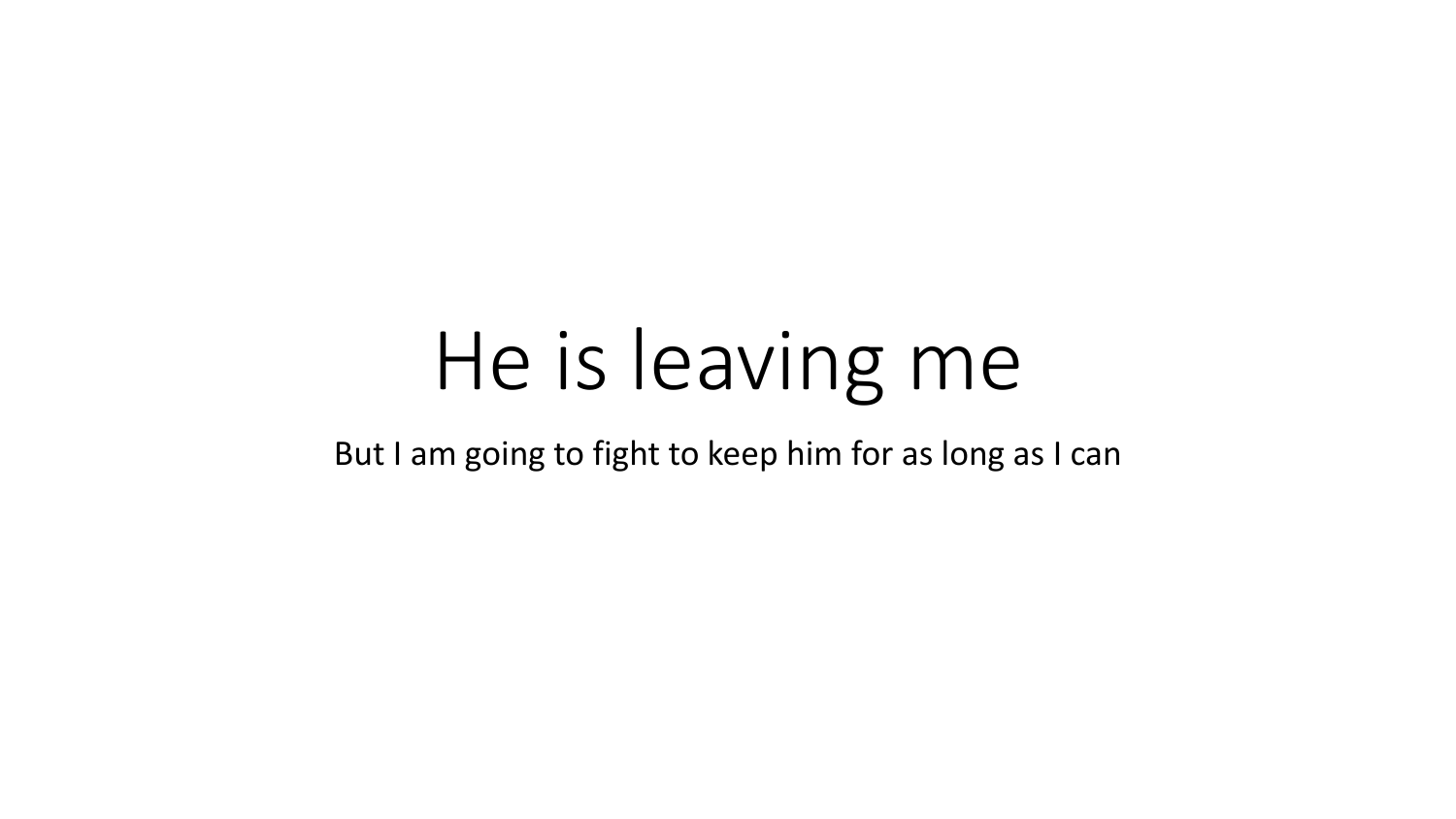## No typical PLWD, no typical carer, no typical relationship

- There are no typical people living with dementia, some commonalities but each experience is unique. Trevor is very unique!
- As a result of the above, there can be no typical carer. Not all are family members, not all are young, not all had education careers prior to their caring role.
- We are co-conspirators, this time against the enemy which is Alzheimer's Disease. We are fighting back with everything we have.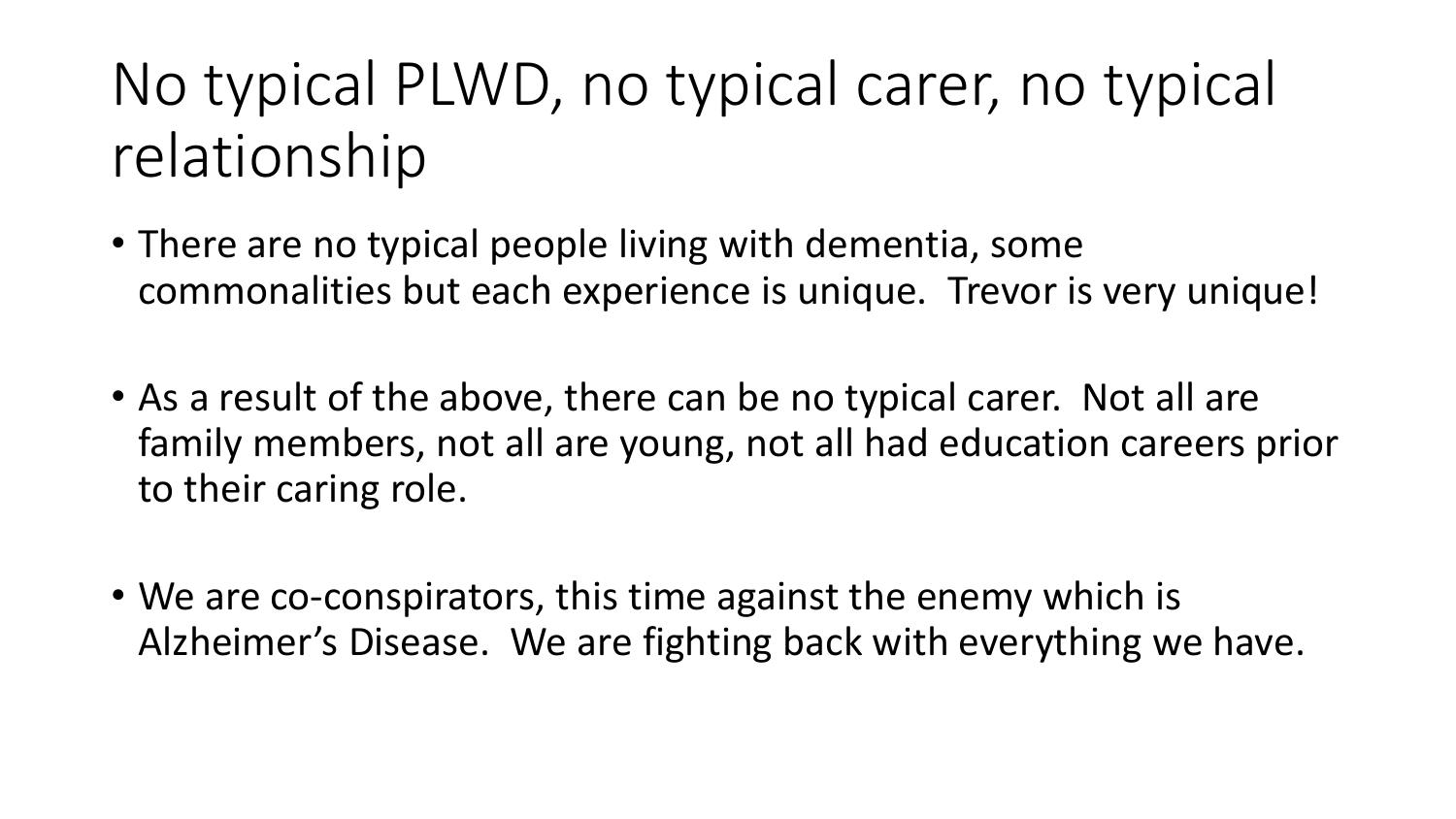#### Curriculum aims, weekly targets, daily plans

- The curriculum is a range of aims including nutrition, aerobic and anaerobic exercise, cognitive tasks, memory exercises and refresh, living for the moment and enjoyment.
- Each week is a balance of these areas with progression within some, repetition in others.
- Each day has a plan that will move towards the weekly target. It would be too easy otherwise to miss some activities.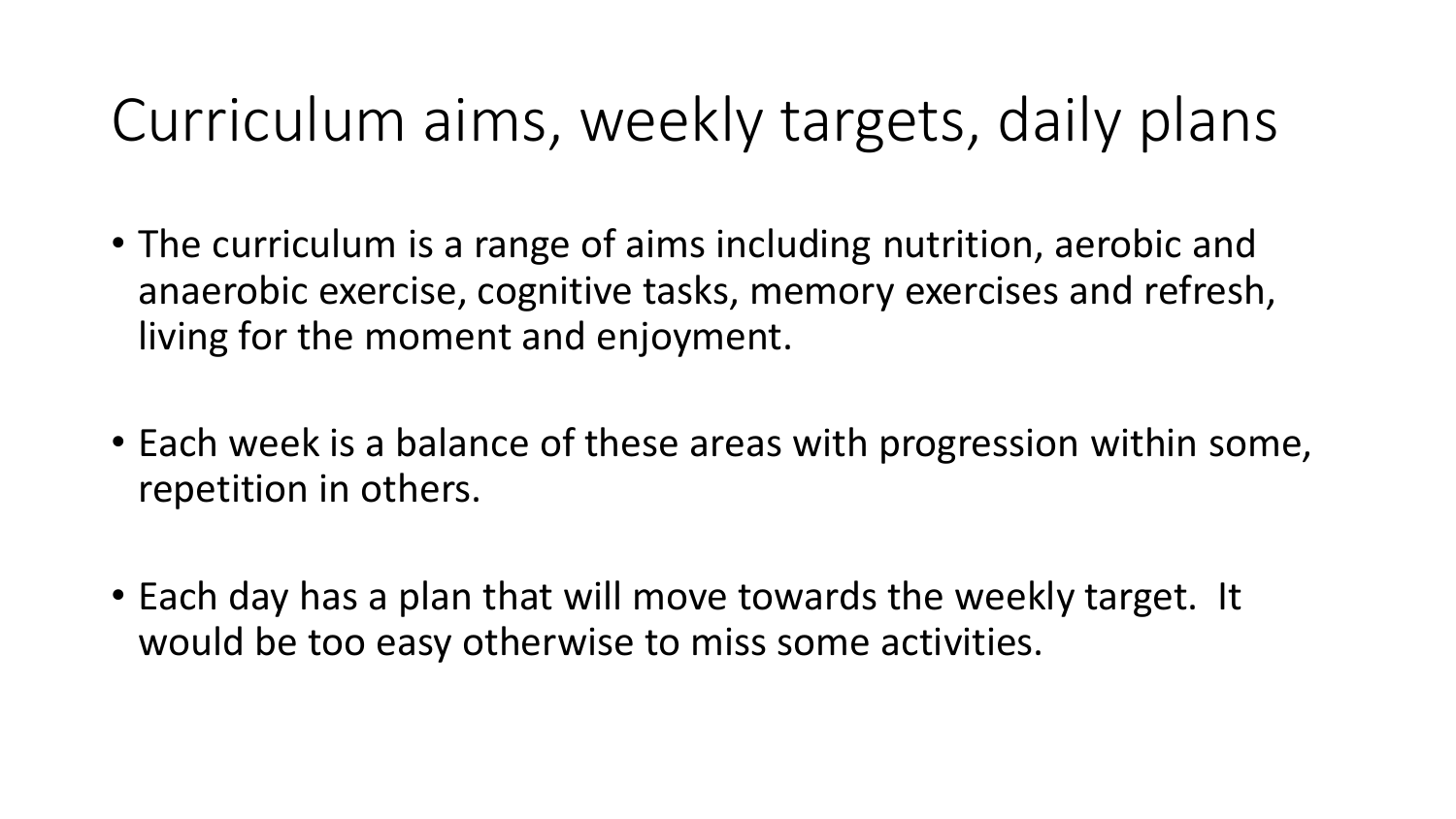## Curriculum demands, weekly impacts and daily costs

- The planning and execution can be exhausting physically, mentally and emotionally. Some plans just do not work, others need constant adjustment.
- The time required for the curriculum leaves little time for me to engage in anything other than curriculum work, I am always looking for the benefit to Trevor.
- There is an emotional and financial cost.